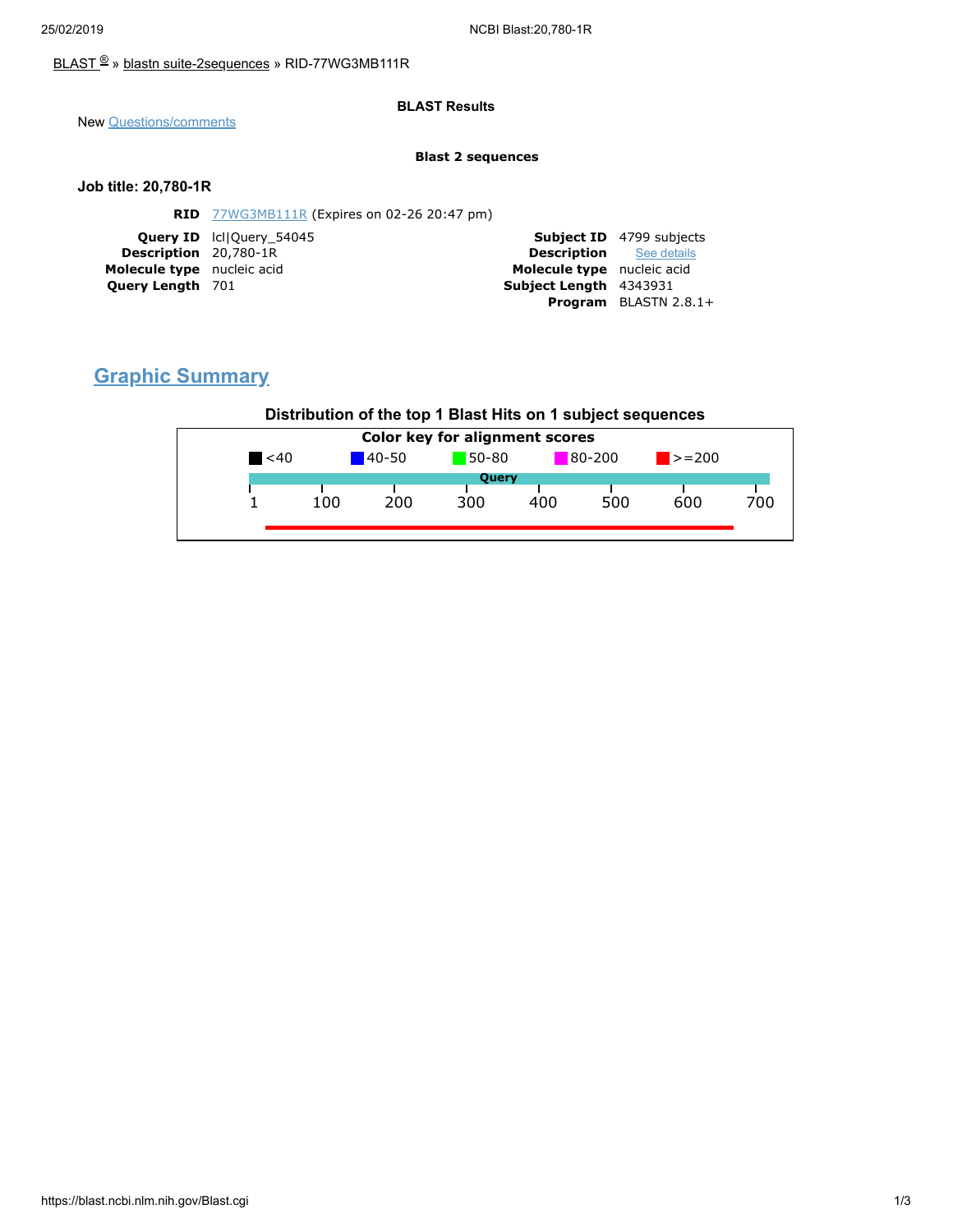## **Descriptions**

Sequences producing significant alignments:

| <b>Description</b>                                | Max<br>score | <b>Total</b><br>score | Query<br>cover | value | Ident  | Accession   |
|---------------------------------------------------|--------------|-----------------------|----------------|-------|--------|-------------|
| MHIKLPCM 04534 Outer membrane<br>lipoprotein BfpB | 992          | 992                   | 91%            | 0.0   | 94.40% | Query 58580 |

# **Alignments**

MHIKLPCM\_04534 Outer membrane lipoprotein BfpB Sequence ID: Query\_58580 Length: 1662 Number of Matches: 1 Range 1: 273 to 896

| <b>Score</b>  |     | <b>Expect</b>                          | <b>Identities</b>        | Gaps                                          | <b>Strand</b>               | Frame |
|---------------|-----|----------------------------------------|--------------------------|-----------------------------------------------|-----------------------------|-------|
| 992 bits(537) |     | 0.0()                                  | 607/643(94%)             | 21/643(3%)                                    | Plus/Minus                  |       |
| Features:     |     |                                        |                          |                                               |                             |       |
| Query         | 24  |                                        |                          |                                               |                             | 83    |
| Sbjct         | 896 |                                        |                          |                                               |                             | 837   |
| Query         | 84  | ATGC<br>GT.<br>ATGCACCGAT <sup>.</sup> | CCAAGCAAAAC<br>G.        | CAAT                                          | CAGAATCA-CAT<br><b>CCAA</b> | 142   |
| Sbjct         | 836 |                                        | G                        |                                               |                             | 777   |
| Query         | 143 | aaa                                    |                          |                                               |                             | 202   |
| Sbjct         | 776 |                                        |                          |                                               |                             | 717   |
| Query         | 203 | GAACCAC                                |                          |                                               |                             | 262   |
| Sbjct         | 716 |                                        |                          |                                               |                             | 657   |
| Query         | 263 |                                        |                          | AGAAAA                                        |                             | 322   |
| Sbjct         | 656 |                                        |                          |                                               |                             | 597   |
| Query         | 323 | AATAAT                                 |                          | TGACCATCAWCATATTGCCATGCMAGGTCAAAATGTGACRAGAAT | TATCAAGA                    | 382   |
| Sbjct         | 596 |                                        |                          | GCAAGG                                        |                             | 537   |
| Query         | 383 | AACA<br>GATAW                          | TGKACCAGAGTAAT           | CSACAGCCAT<br>G                               | AGGTCG                      | 442   |
| Sbjct         | 536 |                                        | ۱GT                      |                                               |                             | 477   |
| Query         | 443 | AGTAAAAC                               | GAAAGTGATGAARTGGAAGCAGCA |                                               |                             | 502   |
| Sbjct         | 476 |                                        | GAAGTGGAA                |                                               |                             | 419   |
| Query         | 503 |                                        |                          | CAG                                           | <b>WGCA</b><br>Ģ            | 562   |
| Sbjct         | 418 |                                        |                          |                                               |                             | 361   |
| Query         | 563 | SĢĢŢĀ                                  | CAACATAAAT               | TMȚẠA1<br>·ϙϙͱϯϻ                              | Ą<br>ĢĢG                    | 621   |
| Sbjct         | 360 |                                        |                          |                                               |                             | 308   |
| Query         | 622 | CARGCAAtttt                            |                          | tttAMCAACCGCCATCMCAGGATTAGAGAGGC              | 664                         |       |
| Sbjct         | 307 | ι ` AAGCΑ                              | GCCATC-                  | CAGT-TTA-AGAGGC                               | 273                         |       |

BLAST is a registered trademark of the National Library of Medicine



 $\bullet$